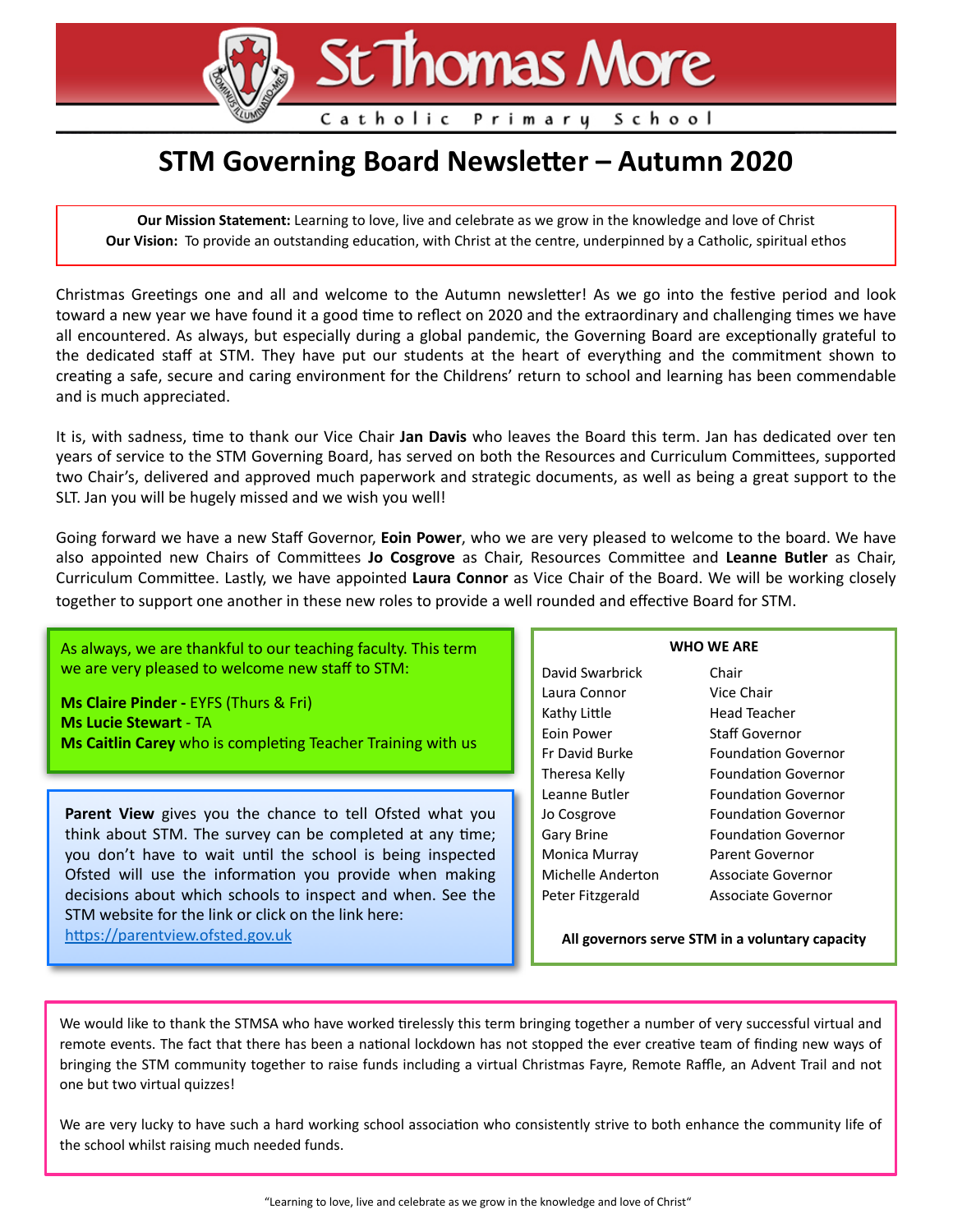Finance and Resources - from **Jan Davis**:

The Governors' Resources Committee is responsible for the school's financials and premises. Although Mrs Little has day-to-day responsibility for these, the Governors have strategic oversight – we challenge plans and provide a sounding board for the school's leadership. At the heart of all the decisions we make is our children – how to ensure their learning environment remains rich, supportive and safe.

At STM, our key concerns this year have been:

- Managing the budget in a period of rising costs, which have not been matched with proportionate increases in income.
- Ensuring the physical integrity and safety of the school site.

We have been able to maintain our staffing level in the classrooms so that our children continue to thrive. The school has also invested in Google Classroom  $-$  essential in this most unusual year. We have been very grateful for the support of the School Association in helping with the purchase of essential equipment, including class sets of laptops. Our thanks too to Colleen Duggan for her generosity in providing Forest School sessions for the children.

Mrs Little has also been successful in securing funding for fencing, CCTV and electronic gates, which will improve site safety and security, not to mention saving the shoeleather of our office staff!

It has been a tough year in many ways. However, our children remain happy, motivated learners, which is a credit to our school leaders and staff.

#### Learn from Mistakes - from **Monica Murray**:

"*Only a fool learns from his own mistakes. The wise man learns from the mistakes of others."* Otto von Bismarck

The Prussian statesman and first Chancellor of Germany Bismarck's aphorism is as witty as it is, ostensibly, self-evident. Yet how much faith should we place in such thinking? No one likes to make mistakes never mind be blamed for one. As a result, mistakes are often denied or, worse, covered up. In the process we lose vital information that could be used to learn and generate solutions that would prevent future mistakes.

Moreover, we're often quick to blame others for their mistakes or we try to justify our own and act defensive. As a result, miss out on the opportunity to obtain the vital information we need in order to learn. Every one of us, sooner or later in life, will "commit" mistakes that can be fixed, but often we will adopt strategies to cover them up, blame others or, for example, reinterpret errors in a way that means the same mistakes reoccur. Psychologists call this a closed mindset. You ignore mistakes because you feel diminished by them; those with a growth mindset, on the other hand, are interested in their mistakes because they see errors differently. They believe they can develop their abilities through hard work and, ultimately, change for the better. Learning from mistakes is a discipline, nevertheless it's not easy to accept errors and to deal with them.

When your child has had a bad day at school, spelling marked terribly or trouble with math (I had a few of those as a little girl!), what is the best solution for us, as parents, to put in place? The easiest is to apportion blame. Yourself, the teacher, the child. However, this creates a negative spiral and perhaps an implicit belief that things will never get better. Now try to put things in another perspective: these are not failures. These are chances that you have to try again and, if not improve (this is not the sole point), to try do things differently. The key is to look for lessons in failure and keep moving forward. This can mean falling short again. The point is to keep trying.

Dr Kathy Weston, one of the UK's leading experts in Childrens lives and learning, points out the importance of the concept of "resilience" which, as parents and as teachers, we must inculcate in our kids; there is no doubt that mistakes have a key role to play in this. As Dr Weston says, children with a good level of resilience will be more ready for life: "No matter what comes their way, they will be prepared". Beneath the surface of all success, hidden from view, is the mountain of necessary failures. So, fail early, fail fast and fail often: it's usually not the end of the world when you do so, although it may seem so at the time. It will take you forward!